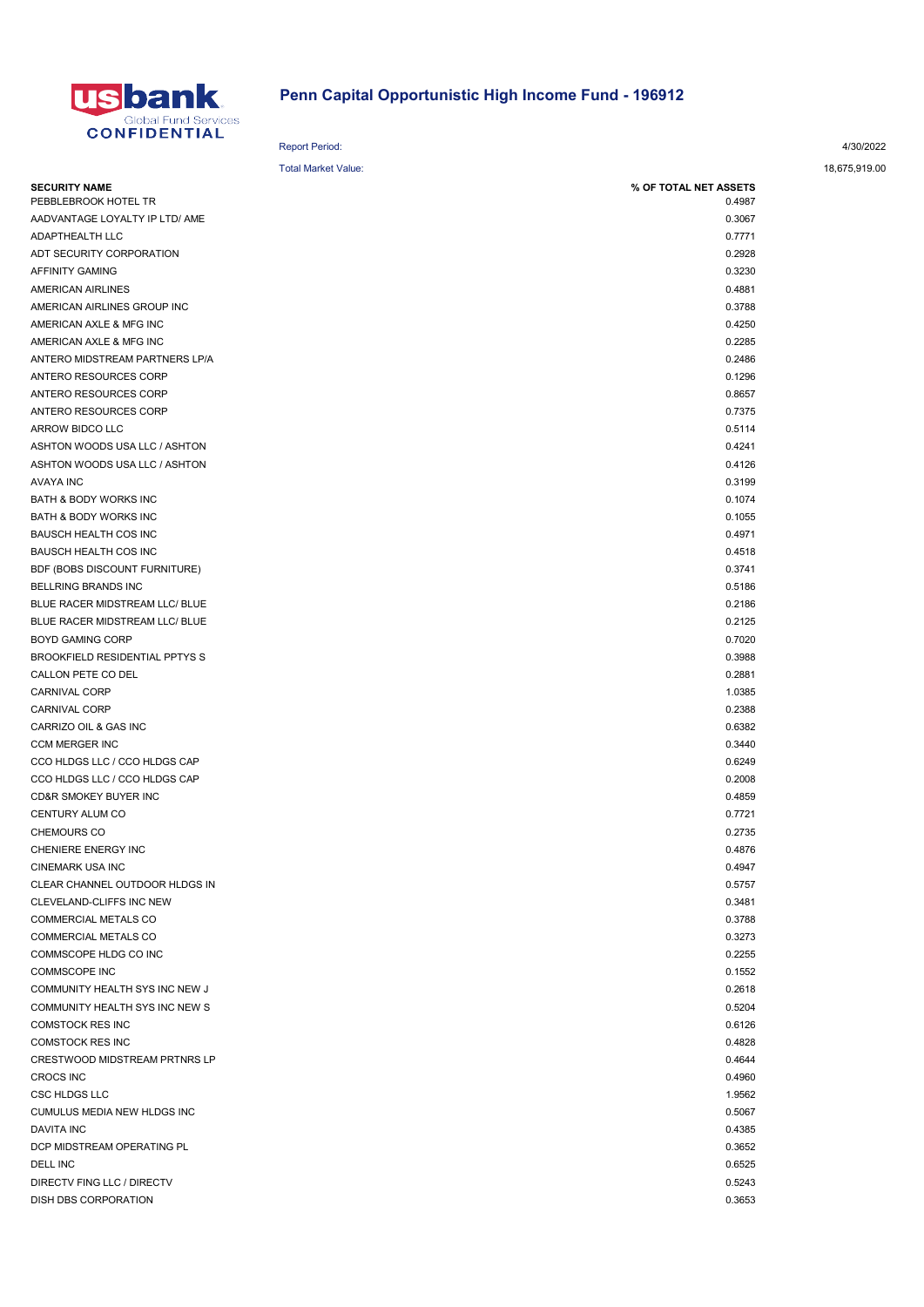| DISH NETWORK CORPORATION                  | 0.8643 |
|-------------------------------------------|--------|
| EARTHSTONE ENERGY HLDGS LLC               | 0.5022 |
| ECO MATL TECHNOLOGIES INCORPOR            | 0.7190 |
| ENERGIZER HLDGS INC                       | 0.3565 |
| ENLINK MIDSTREAM PARTNERS LP S            | 0.5106 |
| ENOVA INTL INC                            | 0.6598 |
| <b>ENTERCOM MEDIA CORP</b>                | 0.2757 |
| EXTERRAN ENERGY SOLUTIONS LP S            | 0.3723 |
| FMG RESOURCES AUGUST 2006 PTY             | 0.3686 |
| FORD MTR CO DEL                           | 1.1819 |
| FORTRESS TRANSN & INFRA INVS L            | 0.2436 |
| FORTRESS TRANSN & INFRA INVS L            | 0.2974 |
| FOXTROT ESCROW ISSUER LLC / FO            | 0.3390 |
| FREEPORT MCMORAN INC                      | 0.1591 |
| FREEPORT-MCMORAN COPPER & GOLD            | 0.3587 |
| FRONTIER COMMUNICATIONS HLDGS             | 0.4616 |
| FXI HOLDINGS INC                          | 0.4706 |
| <b>GANNETT CO INC</b>                     | 0.6553 |
| <b>GANNETT HOLDINGS LLC</b>               | 0.2172 |
| GLOBAL AIRCRAFT LEASING CO LTD            | 0.5948 |
| GOODYEAR TIRE & RUBR CO                   | 0.2974 |
| GOODYEAR TIRE & RUBR CO                   | 0.2947 |
| GOODYEAR TIRE & RUBR CO                   | 0.0946 |
| <b>GRAY TELEVISION INC</b>                | 0.5308 |
| <b>GREAT LAKES DREDGE &amp; DOCK CORP</b> | 0.3472 |
| GUITAR CTR ESCROW II INC                  | 0.5051 |
| H & E EQUIPMENT SERVICES INC S            | 0.2079 |
| HARVEST MIDSTREAM I L P                   | 0.2422 |
| HAT HLDGS I LLC / HAT HLDGS II            | 0.3411 |
| HERBALIFE NUTRITION LTD                   | 0.4424 |
| <b>HERTZ CORP</b>                         | 0.2418 |
| <b>HERTZ CORP</b>                         | 0.2321 |
| HILCORP ENERGY I L P / HILCORP            | 0.6603 |
| HILTON GRAND VACATIONS BORROWE            | 0.2085 |
| HILTON GRAND VACATIONS BORROWE            | 0.3591 |
| HLF FING SARL LLC / HERBALIFE             | 0.2349 |
| HUDBAY MINERALS INC                       | 0.6622 |
| HUNT COS INC                              | 0.4901 |
| <b>ICAHN ENTERPRISES LP/CORP</b>          | 0.3221 |
| <b>ICAHN ENTERPRISES LP/CORP</b>          | 0.2517 |
| <b>ICAHN ENTERPRISES LP/CORP</b>          | 0.5523 |
| <b>IRON MTN INC DEL</b>                   | 0.2527 |
| <b>IRON MTN INC DEL</b>                   | 0.6075 |
| JBS USA LUX S A / JBS USA FIN             | 0.9586 |
| KEHE DISTRS LLC/ KEHE FIN CORP            | 0.5392 |
| KENNEDY WILSON INC                        | 0.4309 |
| KONTOOR BRANDS INC                        | 0.2991 |
| KRAFT HEINZ FOODS CO                      | 0.4541 |
| KRAFT HEINZ FOODS CO                      | 0.3827 |
| LEEWARD RENEWABLE ENERGY OPER             | 0.3324 |
| LIFE TIME FITNESS                         | 0.4662 |
| LUMEN TECHNOLOGIES INC                    | 0.6724 |
| MACYS RETAIL HOLDINGS LLC                 | 0.5284 |
| <b>MADISON IAQ LLC</b>                    | 0.5621 |
| <b>MEDNAX INC</b>                         | 0.3460 |
| MERCER INTL INC                           | 0.4435 |
| MIDAS OPCO HLDGS LLC                      | 0.3044 |
| MODIVCARE INC                             | 0.3119 |
| MOZART DEBT MERGER SUB INC                | 0.6490 |
| NABORS INDS INC                           | 0.4817 |
| NAVIENT CORPORATION                       | 0.5027 |
| NAVIENT CORPORATION                       | 0.2793 |
| NAVIENT CORPORATION                       | 0.2099 |
| <b>NCR CORP NEW</b>                       | 0.2527 |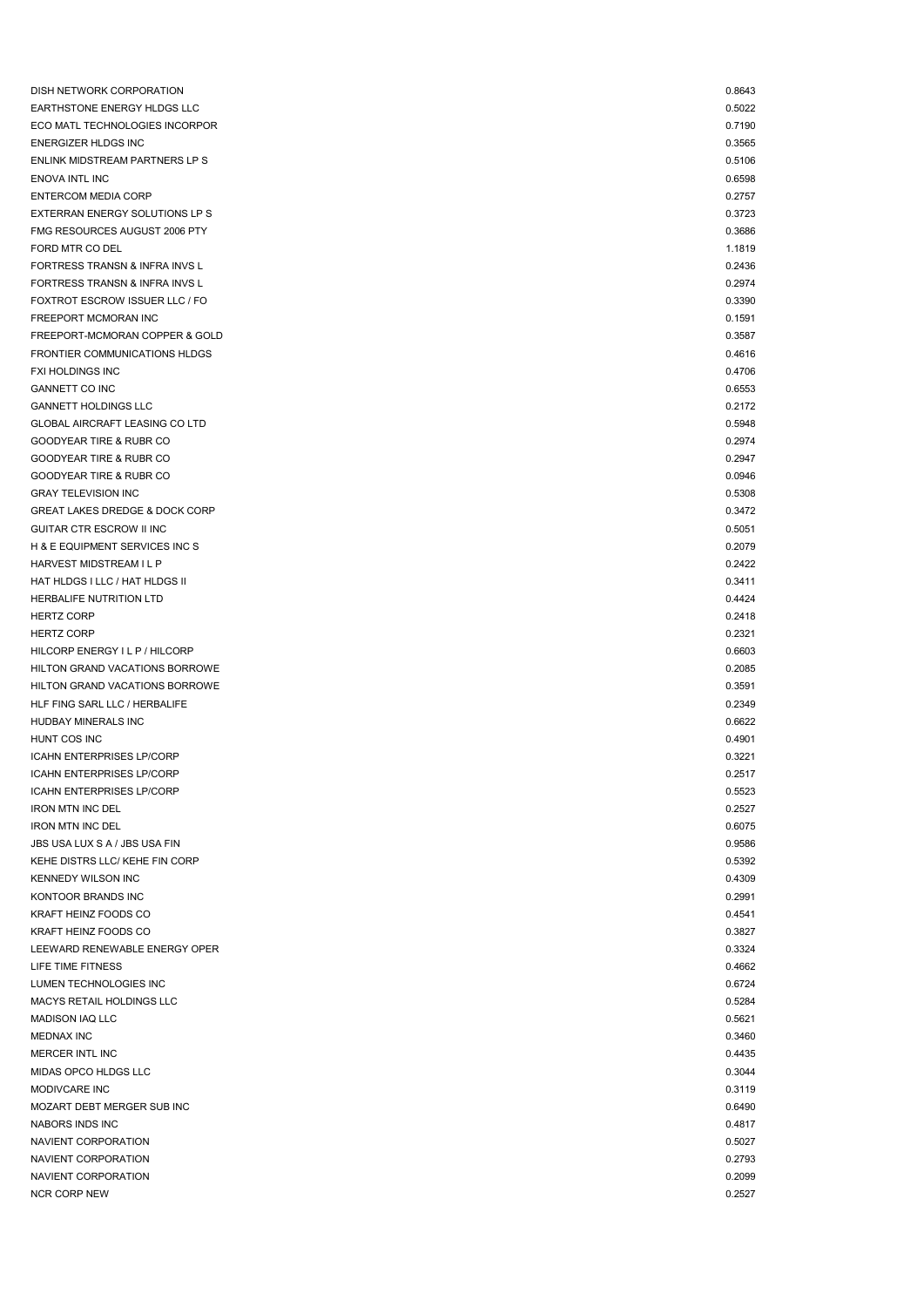| NEW FORTRESS ENERGY INC                        | 0.6520           |
|------------------------------------------------|------------------|
| NEW FORTRESS ENERGY INC                        | 0.3081           |
| NEW RESIDENTIAL INVT CORP                      | 0.7832           |
| <b>NEWS CORP NEW</b>                           | 0.6476           |
| NIELSEN FIN LLC/ NIELSEN FIN S                 | 0.3561           |
| NMG HOLDING COMPANY INC                        | 1.1850           |
| NORTHERN OIL AND GAS INC MN                    | 0.5806           |
| OCCIDENTAL PETE CORP                           | 0.5756           |
| OCCIDENTAL PETE CORP                           | 0.2429           |
| OCCIDENTAL PETE CORP                           | 0.3269           |
| <b>OCCIDENTAL PETE CORP</b>                    | 0.7613           |
| OCEANEERING INTL INC                           | 0.3593           |
| <b>OLIN CORP</b>                               | 0.4963           |
| ONEMAIN FINANCIAL CORPORATION                  | 0.1310           |
| OPTION CARE HEALTH INC                         | 0.4054           |
| PAPA JOHNS INTL INC                            | 0.3480           |
| PEARL MERGER SUB INC                           | 0.4154           |
| PENN VA ESCROW LLC                             | 0.7069           |
| PITNEY BOWES INC                               | 0.4607           |
| RAYONIER A.M. PRODS INC                        | 0.3074           |
| REALOGY GRP LLC/REALOGY CO                     | 0.2149           |
| REALOGY GRP LLC/REALOGY CO                     | 0.6226           |
| RITE AID CORP                                  | 0.4459           |
| ROYAL CARIBBEAN GROUP                          | 0.2438           |
| SABRE GLBL INC                                 | 0.2683           |
| SABRE GLBL INC                                 | 0.9619           |
| SCIENTIFIC GAMES HLDGS LP                      | 0.5040           |
| SCRIPPS E W CO OHIO                            | 0.2533           |
| <b>SCRIPPS ESCROW II INC</b>                   | 0.5903           |
| SEAWORLD PKS & ENTMT INC                       | 0.6275           |
| SEAWORLD PKS & ENTMT INC                       | 0.2772           |
| SEG HOLDING LLC / SEG FINANCE                  | 0.6213           |
| SERVICE PPTYS TR                               | 0.2648           |
| SERVICE PPTYS TR                               | 0.1653           |
| SERVICE PPTYS TR                               | 0.5406           |
| SHUTTERFLY INC                                 | 0.8833           |
| SIMMONS FOODS INC / SIMMONS P                  | 0.2872           |
| <b>SM ENERGY COMPANY</b>                       | 0.3431           |
| SM ENERGY COMPANY                              | 0.1831           |
| SOLARIS MIDSTREAM HLDGS LLC                    | 0.4187           |
| SOUTHWESTERN ENERGY CO                         | 0.2881           |
| SPECIALTY BLDG PRODS HLDG LLC                  | 0.5430           |
| SPRINT CAP CORP                                | 0.3034           |
| SRS DISTRIBUTION INC                           | 0.3026           |
| SRS DISTRIBUTION INC                           | 0.4682           |
| STAPLES INC                                    | 0.5826           |
| <b>STAPLES INC</b>                             | 0.5170           |
| STATION CASINOS LLC                            | 0.3557           |
| STONEX GROUP INC                               | 0.5271           |
| SUNNOVA ENERGY CORP                            | 0.4611           |
| TABULA RASA HEALTHCARE INC                     | 0.4936           |
| <b>TASEKO MINES LTD</b>                        | 0.6318           |
| TAYLOR MORRISON CMNTYS INC                     | 0.4357           |
| <b>TECK RESOURCES LTD</b>                      | 0.4602           |
| TELESAT CDA / TELESAT LLC                      | 0.4734           |
| TENET HEALTHCARE CORP                          | 0.4827           |
| TENET HEALTHCARE CORP                          | 0.3310           |
| TENNECO PACKAGING INC                          | 0.3119           |
| THE ADT CORPORATION                            | 0.2020           |
| TILRAY BRANDS INC                              | 0.5172           |
| TITAN INTL INC ILL                             | 0.9878           |
| TOWNSQUARE MEDIA INC                           |                  |
|                                                | 0.3697           |
| TRIUMPH GROUP INC NEW<br>TURNING PT BRANDS INC | 0.4643<br>0.2524 |